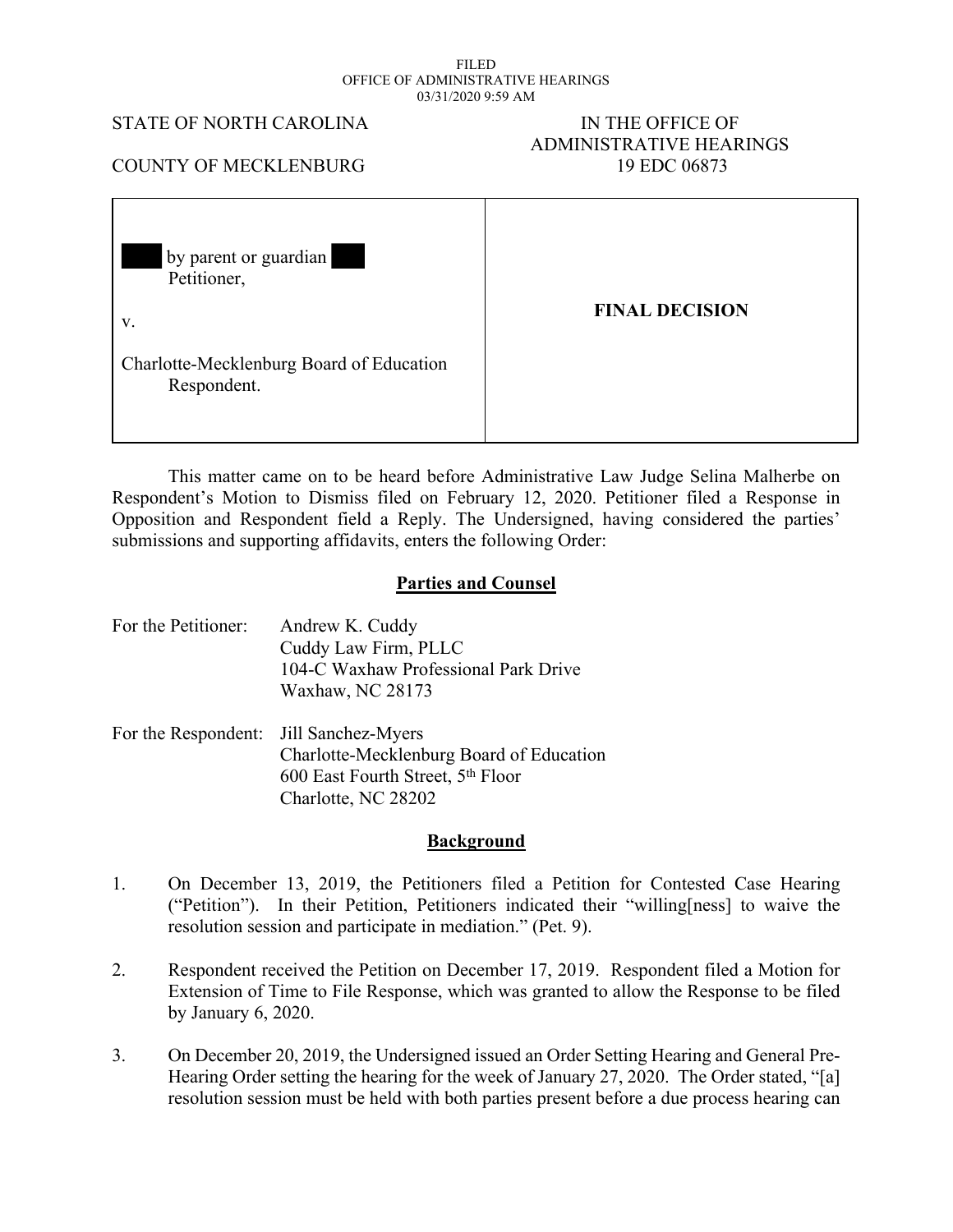take place. 20 U.S.C. § 1415(f)(1)(B)(i)." The Order directed that a resolution session must convene within 15 days of the Respondent's receipt of the due process hearing request, unless there was "an agreement to use the mediation process. 20 U.S.C.  $\S$  1415(f)(1)(B)(i)."

- 4. On December 20, 2019, **and School Specialist For Exceptional Children Department emailed Petitioner Children Process Resolution** Exceptional Children Department emailed Petitioner Meeting Form and Mediation Request form and requested that fill out and return the forms. Ms. M never received a response back directly from  $(Resp't's Ex. A.)$
- 5. Petitioner's attorney emailed Respondent's attorney on December 20, 2019 and acknowledged s receipt of the Resolution and Mediation Forms. (Resp't's Ex. B). Respondent's attorney received the signed Resolution and Mediation Forms from Petitioner's attorney on January 3, 2020, wherein Petitioners agreed to waive the resolution meeting and to participate in mediation. (Resp't's Ex. C.)
- 6. On January 6, 2020, Respondent faxed the Mediation Request to the Department of Public Instruction ("DPI"), which is the process for a mediator to be assigned. (Resp't's Ex. A.) Respondent also filed its Response to the Petition for Contested Case Hearing on that date.
- 7. On January 6, 2020, the Undersigned issued an Order for Mediation Date, Status Report, and Proposed Scheduling Order.
- 8. On January 9, 2020, DPI assigned a mediator, who contacted the parties' attorneys on that same date to determine the parties' availability for the mediation session and to schedule the mediation. (Resp't's Ex. D.)
- 9. After numerous email exchanges, the parties and mediator agreed on January 13, 2020, that mediation would take place on January 31, 2020, at 12:30pm, with a second mediation session, if needed, scheduled for February 7, 2020 at 12:30pm. (Resp't's Ex. D.)
- 10. The 30-day resolution period ended on January 15, 2020. On January 15, 2020, the parties filed a Joint Motion to Continue the Hearing to allow time for the parties to resolve the issues raised in the Petition, as mediation had been scheduled, but had not yet occurred. On January 16, 2020, the Undersigned granted the Motion to Continue and ordered the parties to submit a Joint Status Report by February 12, 2020, and proposed alternative hearing dates if the case did not settle at mediation.
- 11. Prior to the mediation session, Respondent encouraged Petitioners' participation in mediation/resolution via emails to Petitioners' counsel on January 29, 30, and 31, 2020. Respondent's counsel repeatedly informed Petitioners that Respondent was willing to engage in mediation and resolution, up to and including the day of the mediation session. (Resp't's Ex. E).
- 12. On January 31, 2020, and Respondent's counsel appeared for mediation at 12:30pm, along with Petitioners' counsel and the mediator, **Example 2.** Petitioner arrived between  $1:00 \text{pm} - 1:30 \text{pm}$ . After arrived, she consulted with her attorney and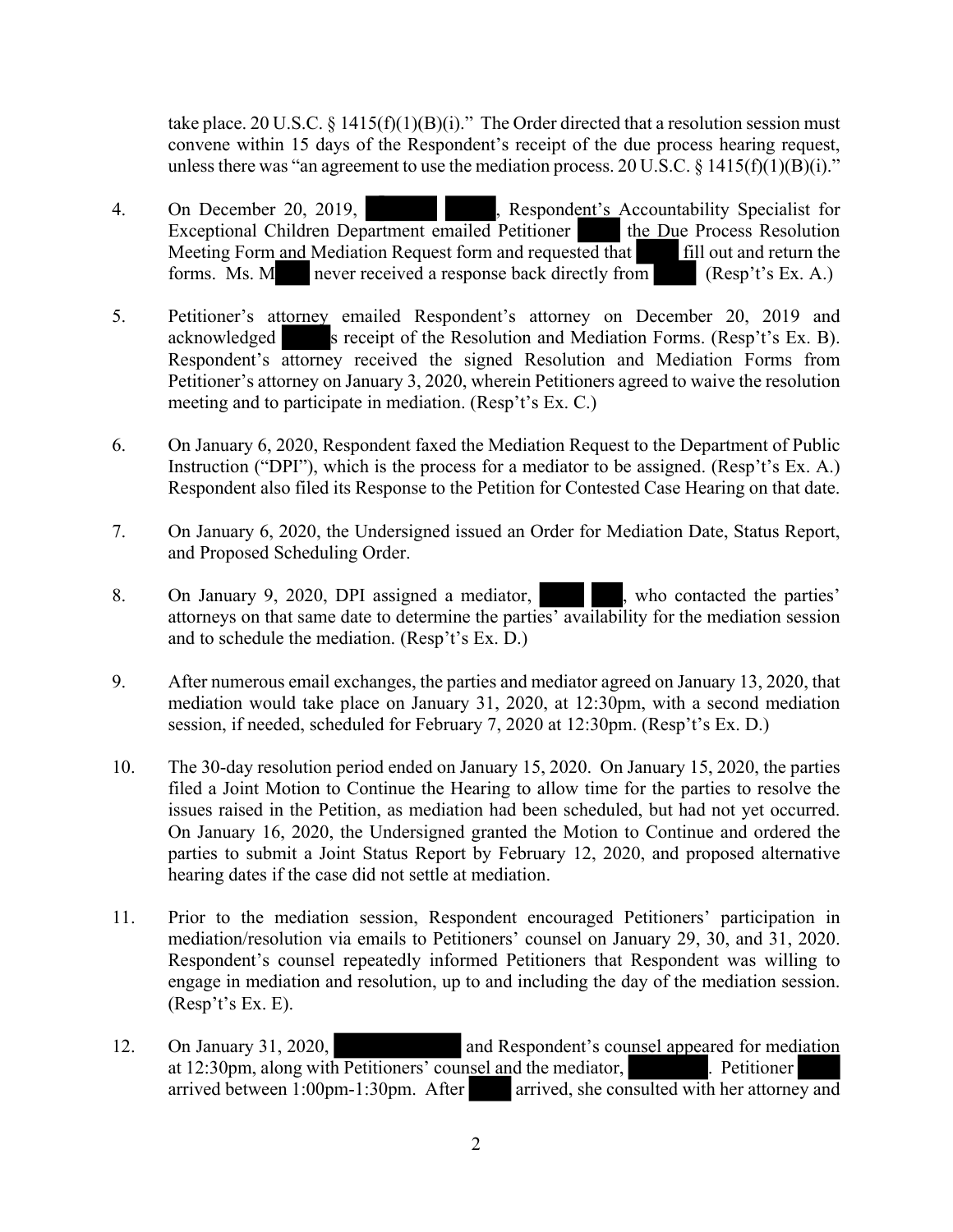then cancelled the mediation before it started. The parties did not engage in any discussion of the issues raised in the Petitioners' due process Petition and did not sign the Agreement to Mediate form. (Resp't's Exs. A, F, 1).

- 13. Respondent documented its efforts to obtain the parent's participation in the resolution process in accordance with legal requirements. (Resp't's Exs. A through E.)
- 14. On February 12, 2020, Respondent filed a Motion to Dismiss Petitioners' request for a due process hearing ("Motion"). Respondent submitted the affidavit of Accountability Specialist for Exceptional Children Department, in support.
- 15. On February 24, 2020, Petitioners responded to the Motion by filing "Petitioners' Opposition to Respondent's Motion to Dismiss" ("Response"), along with the affidavit of Petitioner  $\blacksquare$  's parent.
- 16. On February 28, 2020, Respondent filed a "Reply." Respondent submitted the affidavit of Deja Kemp, Senior Associate General Counsel, in support.

#### **DISCUSSION**

Respondent asserts that Petitioners are not entitled to a due process hearing because Petitioners failed to comply with the resolution requirements under the IDEA and NC *Policies.*  Respondent's Motion is based on 34 C.F.R. § 300.510(b) and North Carolina *Policies Governing Services for Children with Disabilities* ("NC *Policies*") 1504-1.1, which provide that: "if the [school district] is unable to obtain the participation of the parent in the resolution meeting after reasonable efforts have been made (and documented using procedures in § 300.322(d)), the [district] may, at the conclusion of the [resolution] period, request that a hearing officer dismiss the parent's due process complaint." 34 C.F.R. § 300.510(b)(4). *See also* NC 1504-1.1. While Petitioners contend that mediation is voluntary and, therefore, they were not required to participate in mediation, in examining the relevant authorities, the Undersigned concludes that the IDEA contemplates and requires discussion of the issues raised in the parent's Petition through a prehearing resolution process before a parent is afforded a due process hearing. Thus, Petitioners were required to participate in a resolution session or mediation.

Pursuant to 20 U.S.C.  $\S$  1415(f)(l)(B)(i), the local educational agency ("LEA") is required to conduct a resolution meeting "[p]rior to the opportunity for an impartial due process hearing." *See also* 34 C.F.R. § 300.510(a); NC Policies 1504-1.11(a). The only exception to this requirement is if the parent and the LEA agree in writing to waive the resolution meeting, or the parent and the LEA agree to "use the mediation process" described in 34 C.F.R. § 300.506.

The IDEA and implementing regulations provide that the purpose of the resolution meeting is for the parent of the child "to discuss the due process complaint, and the facts that form the basis of the due process complaint *so that the LEA has the opportunity to resolve the dispute that is the basis for the due process complaint*." 34 C.F.R. § 300.510(a)(2) (emphasis added); *see also* 20 U.S.C. § 1415(f)(l)(B)(i)(IV); NC 1504-1.11(a)(2). When the IDEA was reauthorized in 2004, Congress added the requirement that parents and school districts participate in a resolution process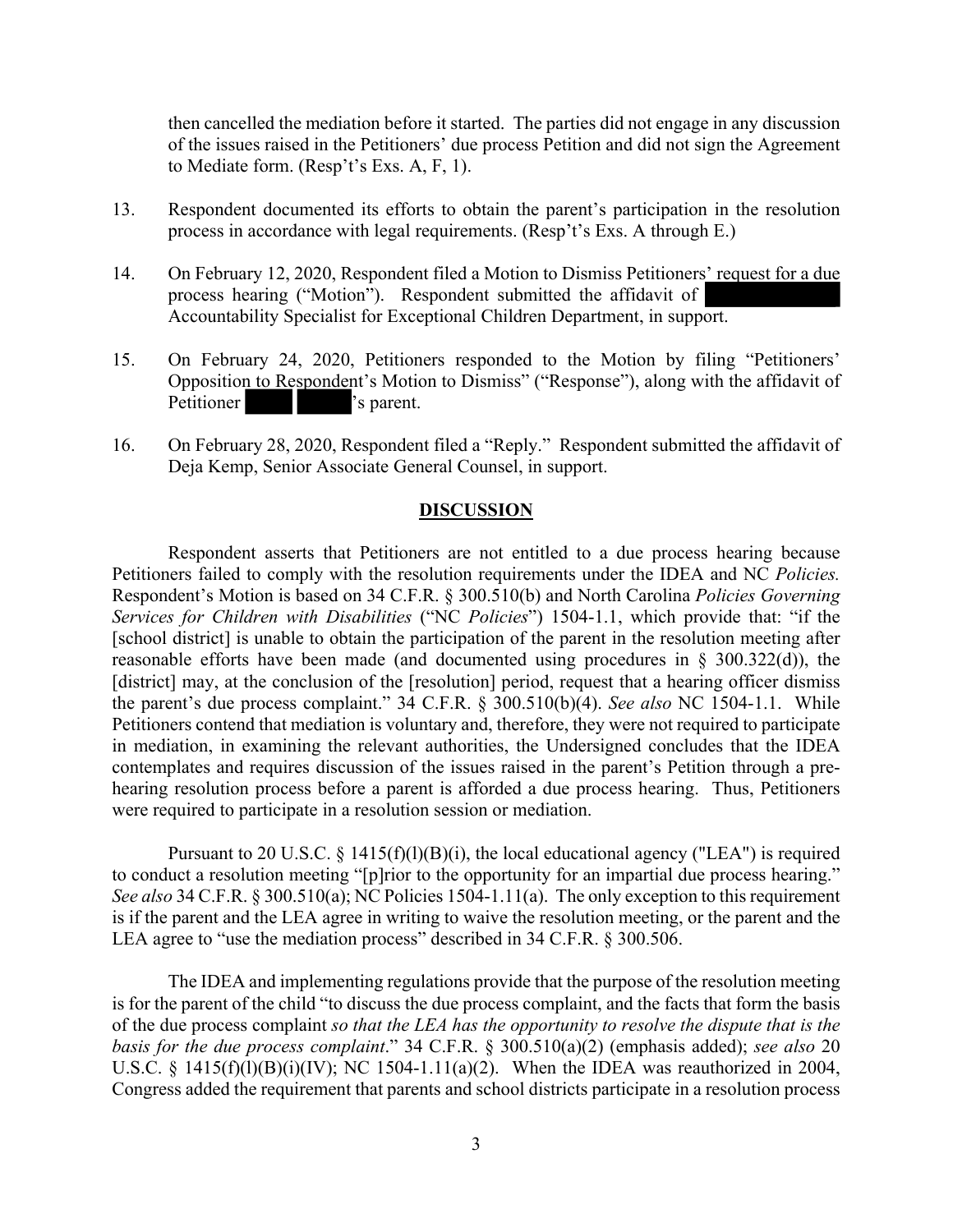prior to a due process hearing. This Undersigned follows the reasoning of other courts that have considered the issue and looks to congressional intent in creating the resolution process, which was to increase fairness and to minimize litigation. *See e.g*., *Marinette Sch. Dist.*, 47 IDELR 143, 107 LRP 8221 (SEA WI 2007) (examining "Congressional intent that parents and school districts participate cooperatively in an informal process to resolve complaints prior to holding due process hearings in order to decrease the amount of litigation under the IDEA"); *Clark Cnty. Sch. Dist.*, 107 LRP 67720 (SEA NV 2007). The Senate Committee explained that, "[t]he goal of these new provisions is fairness: to be sure that a district is aware of a problem and has a chance to resolve it in a less formal manner before having to spend the time and resources for a due process hearing. . . ." S. Rep. No. 108-185, at 39.

The U.S. House Committee on Education and the Workforce further explained:

The Committee is clearly concerned about the level of communication that occurs between a parent and the local educational agency when there is a dispute about the services the child is receiving. The Committee feels that parents and local educational agency officials, in most cases, should be able to easily resolve issues when they are brought to the attention of appropriate individuals within the school system. The bill creates a new concept of the resolution session that is intended to improve the communication between parents and school officials, and to help foster greater efforts to resolve disputes in a timely manner so that the child's interests are best served. ... At that meeting the parent and the school officials should work together to determine the nature of the complaint and to work collaboratively to attempt to resolve the complaint.

H.R. Rep. 108-77, at 114 (2003).

While Petitioners' claim that mediation is not mandatory, the plain language of 34 C.F.R. § 300.506 requires a mediation if the parties choose that option over a resolution meeting. In explaining Congress's intent regarding the mediation process, the U.S. Senate explained:

The committee does not intend that either party would have the right to refuse to participate in the resolution session. However, the parties may agree to waive the resolution session, such as in cases where the local educational agency is aware of the parent's complaint, and has already attempted to resolve the matter during an IEP team meeting, or when the parties have agreed to take their dispute to mediation.

S. Rep. No. 108-185, at 38, https://www.congress.gov/108/crpt/srpt185/CRPT108srpt185.pdf. This demonstrates Congressional intent that a parent must participate in either a resolution meeting or mediation.

If a parent refuses to participate in the resolution process or the school district is unable to obtain the parent's participation, dismissal of the due process claim is proper. *See* 34 C.F.R. § 300.510(b). This Court's conclusion that dismissal of a parent's complaint is proper when the parent fails to participate in the resolution process is consistent with decisions made by other courts and administrative hearing officers in analogous factual situations. For example, in dismissing the due process complaint in *Cobb County School District,* 114 LRP 9548 (SEA GA 2014), the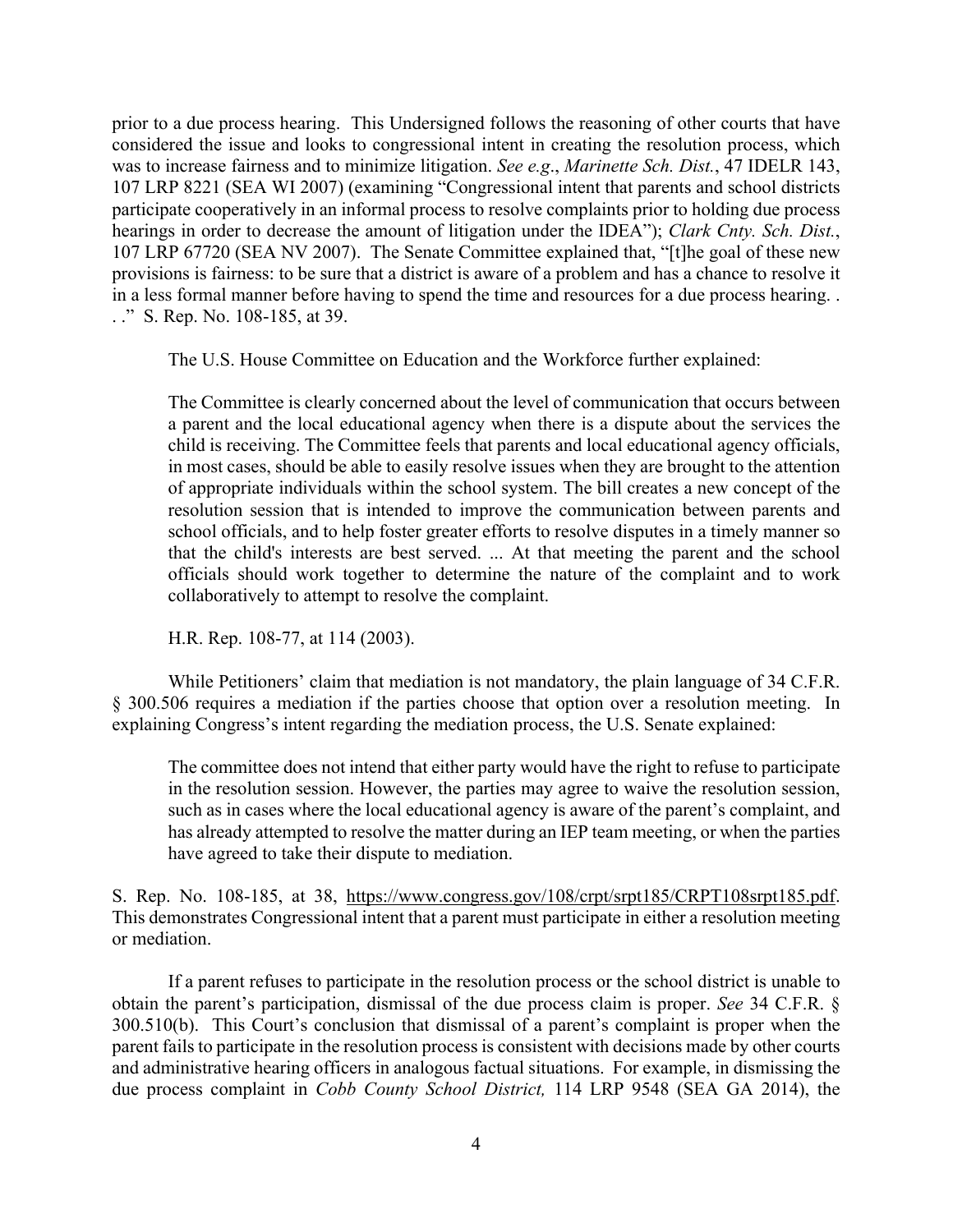administrative law judge ("ALJ") explained that "[b]y requesting a due process hearing under IDEA, [petitioner] triggered an expedited process that requires both parties to participate in either a pre-hearing resolution meeting or mediation. As neither one has occurred, this matter is not ripe for hearing." *Id*.; *see also Washington Twp. Bd. of Educ.*, 107 LRP 38419 (SEA NJ 2007) (ALJ dismissed request for due process hearing due to "petitioners' refusal and/or failure to participate" in a resolution meeting or mediation); *see also Clark Cnty. Sch. Dist.*, 107 LRP 67720 (SEA NV 2007) (hearing officer concluded that because petitioners did not "participate" in the resolution process as required, dismissal of the due process complaint was appropriate).

Further, a parent must actually *participate* in the resolution process and discuss the issues raised in the petition; mere attendance is insufficient. *See* 20 U.S.C. § 1415(f)(l)(B)(i)(IV) (requiring parent to "use the mediation process" described in 34 C.F.R. § 300.506); *see* 34 C.F.R. § 300.510(a)(3)(ii); *see also* NC 1504-1.11(a)(3)(ii); *see also e.g., Clark Cnty. Sch.Dist.*, 107 LRP 67720 (SEA NV 2007). In *Clark*, the parent appeared for the resolution meeting, which ended after fifteen minutes of discussion unrelated to the due process complaint. *Id*. The hearing officer examined the plain language of 34 C.F.R. § 300.510(a)(2) to determine what level of parent "participation" was required to avoid dismissal by a hearing officer and determined:

[I]t is reasonable to conclude the Congress' (and the [state] legislature) purposeful use of the term "participation", coupled with the requirement that the parents discuss the due process complaint, suggest that more than just "attendance" at the meeting is required. Furthermore, the definition of "participate" includes "to partake" which is further defined as "to participate in a discussion."

*Id*. citing Black's Law Dictionary 581 (5th ed. 1989). The hearing officer also considered congressional intent in adding a mandatory resolution process, which was to provide the school district with an opportunity to resolve the dispute. The hearing officer "conclude<sup>[d]</sup> that a reasonable interpretation would require parents *to actually engage in discussions regarding the due process complaint*, rather than just 'attend' such meetings." *Id*. (emphasis added).

Here, the Undersigned concludes that, because Petitioners were required to participate in the resolution process as a prerequisite to a due process hearing, Petitioners failed to comply with the requirements of IDEA and NC *Policies*. Both parties agreed to use the mediation process, in lieu of a resolution meeting. Mediation was scheduled for a mutually-agreeable time on January 31, 2020. Although the parties appeared for the mediation session, the mediation process never commenced. It is undisputed that mediation was cancelled by Petitioners before the Agreement to Mediate form was even signed. The exhibits and affidavits submitted by the parties is evidence that the parties did not engage in any discussion of the issues at the scheduled mediation, and thus, Respondent was not provided an opportunity to resolve the dispute at the mediation. As a result of Petitioners' refusal to engage in the resolution process, Respondent was not provided "the opportunity to resolve the dispute that is the basis for the due process complaint." 34 C.F.R. § 300.510(a)(2).

While Petitioner claims that she withdrew from mediation due to her belief that it would be futile, Petitioner's reason for refusing to participate in the mediation is irrelevant because Petitioners were required to participate in a resolution session or the mediation process. *See e.g*.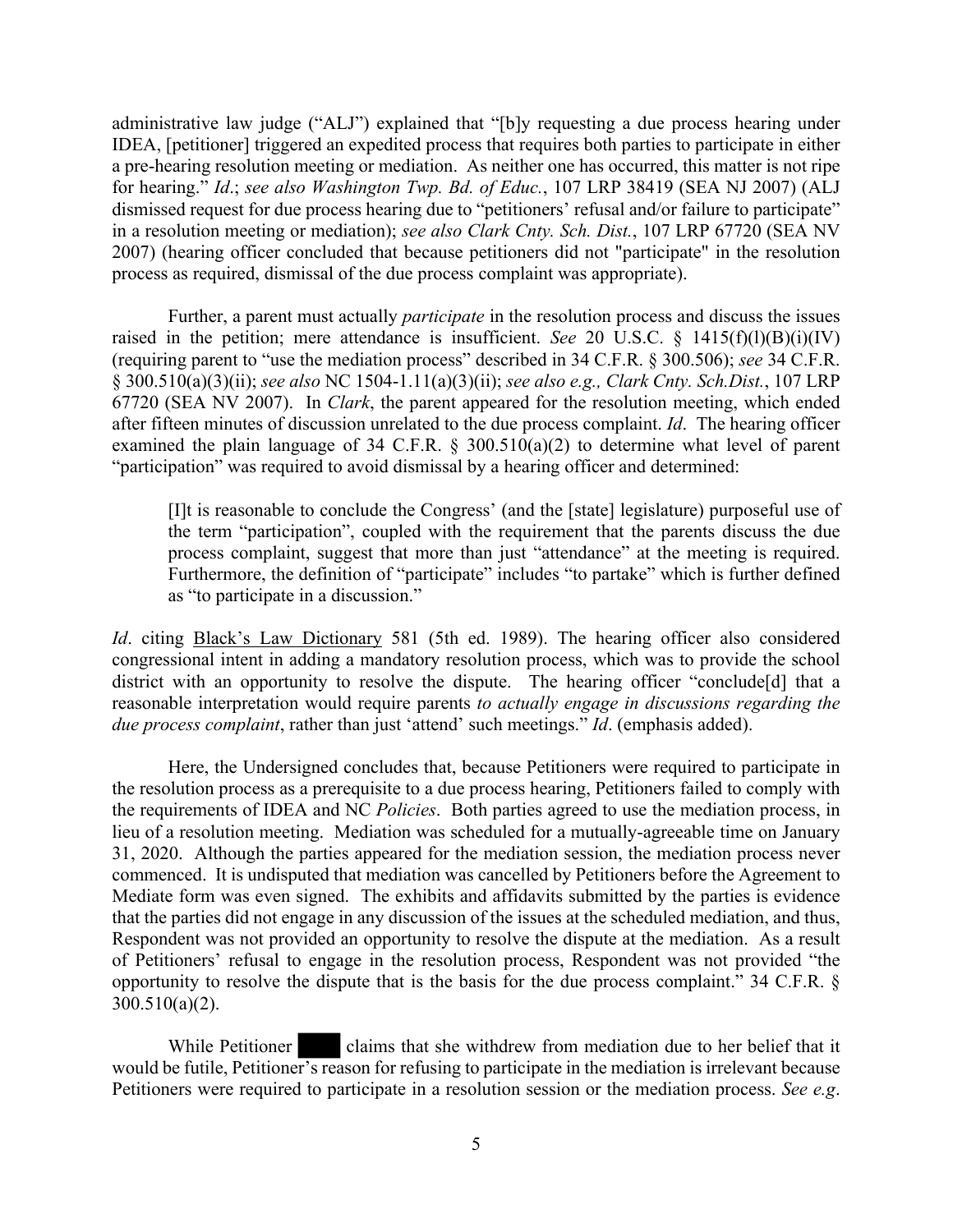*Marinette Sch. Dist.*, 47 IDELR 143, 107 LRP 8221 (SEA WI 2007) (when parent refused to discuss district's proposed resolutions because she wanted a confidentiality agreement in place first, hearing officer dismissed petition based on her failure to participate in the resolution process). Further, guidance from the Office of Special Education Programs indicates that it would be "inconsistent with the requirements in 34 C.F.R.  $\S$  300. 510(a)(2) regarding the purpose of the resolution meeting for [a party] to refuse to discuss the issues raised in the parent's due process complaint during the meeting." *Letter to Casey,* 61 IDELR 203, 113 LRP 19186 (OSEP 2013).

While Petitioners also reference permissible adjustments to the resolution period under 34 C.F.R. § 300.510(c), that provision is inapplicable to the issue at hand. Because the mediation session in this case never began, it could not be continued. For this Undersigned to hold otherwise would permit every parent to agree to waive a resolution meeting and use the mediation process instead, and then withdraw from mediation prior to the commencement of the mediation session, without the school district ever being afforded the opportunity to resolve the dispute. Such a determination flies in the face of Congress's purpose in creating the resolution process as a prerequisite to a due process hearing.

The Undersigned notes that, in Petitioner's Response and affidavit, indicated she is now willing to participate in a resolution session or mediation. However, the Court determines her cooperation is untimely. *See Clark Cnty. Sch. Dist.*, 107 LRP 67720 (SEA NV 2007) (petitioners' offer to participate in resolution meeting or mediation after motion to dismiss was filed and after resolution period ended was "untimely" based on the IDEA's strict timelines). Like in *Clark*, Petitioners did not indicate a willingness to attend and participate in a resolution meeting or mediation until after Respondent's motion to dismiss was filed and after the resolution period ended. Thus, Petitioners' subsequent offer to participate in the resolution process is untimely.

Petitioners also claim they "participated in mediation with Respondent via pre-session communications, including in emails." (Response, 5). As explained above, however, participation requires discussion of the issues by the parties at the resolution or mediation session. Premediation communications or the exchange of written proposals is not a substitute for a resolution meeting or mediation. *See, e.g., Marinette Sch. Dist.*, 47 IDELR 143, 107 LRP 8221 (SEA WI 2007) (holding parent did not participate in good faith resolution with district when parent refused to participate in resolution meeting, even though parties had exchanged written proposed resolutions). "The IDEA contemplates and requires discussion by the parties in a resolution meeting not a written exchange of proposed resolutions . . ." *Id*. Therefore, any exchange of proposals between Petitioners' and Respondent's attorneys or any communications prior to the mediation session does not satisfy the IDEA's requirement that Petitioners participate in a resolution session or mediation.

#### **CONCLUSION**

The IDEA and NC *Policies* provide that participation in a resolution meeting or mediation is a prerequisite to a due process hearing. Because Petitioners agreed to waive a resolution meeting and use the mediation process, but failed to participate in mediation and cancelled the mediation session, Petitioners failed to comply with the requirements of IDEA and NC *Policies*. Due to Petitioners' refusal to participate in the mediation process, Respondent was not afforded the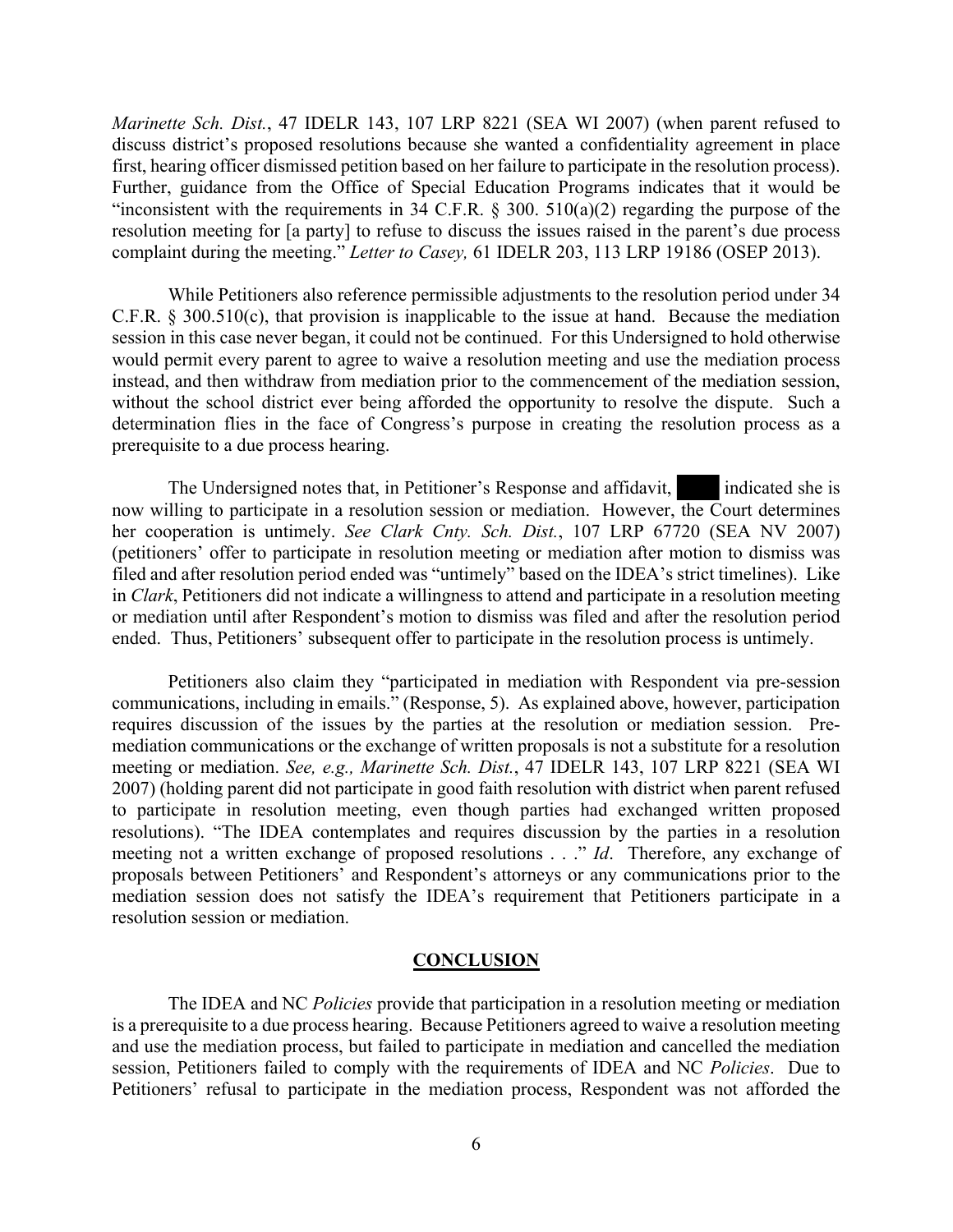opportunity to attempt to resolve the issues in the due process Petition, as required under the IDEA and NC *Policies*. Based on the affidavits and exhibits submitted, the Court finds and concludes that the District made reasonable efforts and good faith attempts to engage the Petitioners in the resolution process. Because resolution meetings and mediation are part of the due process procedures, consistent with 34 C.F.R. § 300.510 and section 615(f)(1)(B) of the IDEA, Petitioners' request for a due process hearing shall be dismissed.

**BASED UPON** the foregoing, the Undersigned enters the following:

## **DECISION**

## It is hereby **ORDERED**:

- 1. Petitioners are not entitled to a due process hearing because they failed to participate in the resolution or mediation process as required.
- 2. Respondent's Motion to Dismiss is hereby granted, and the Petition is dismissed without prejudice.
- 3. Respondent is the prevailing party.

## **IT IS SO ORDERED.**

## **NOTICE OF APPEAL RIGHTS**

In accordance with the Individuals with Disabilities Education Act and North Carolina's Education of Children with Disabilities laws, the parties have appeal rights regarding this Final Decision.

Under North Carolina's Education of Children with Disabilities laws (N.C.G.S. §§ 115C 106.1 *et seq.*) and particularly N.C.G.S. § 115C-109.9, "any party aggrieved by the findings and decision of a hearing officer under G.S. 115C-109.6 or G.S. 115C-109.8 may **appeal the findings and decision within 30 days after receipt of notice of the decision by filing a written notice of appeal with the person designated by the State Board** under G.S. 115C-107.2(b)(9) to receive notices. The State Board, through the Exceptional Children Division, shall appoint a Review Officer from a pool of review officers approved by the State Board of Education. The Review Officer shall conduct an impartial review of the findings and decision appealed under this section."

Inquiries regarding the State Board's designee, further notices, time lines, and other particulars should be directed to the Exceptional Children Division of the North Carolina Department of Public Instruction, Raleigh, North Carolina, prior to the required close of the appeal filing period.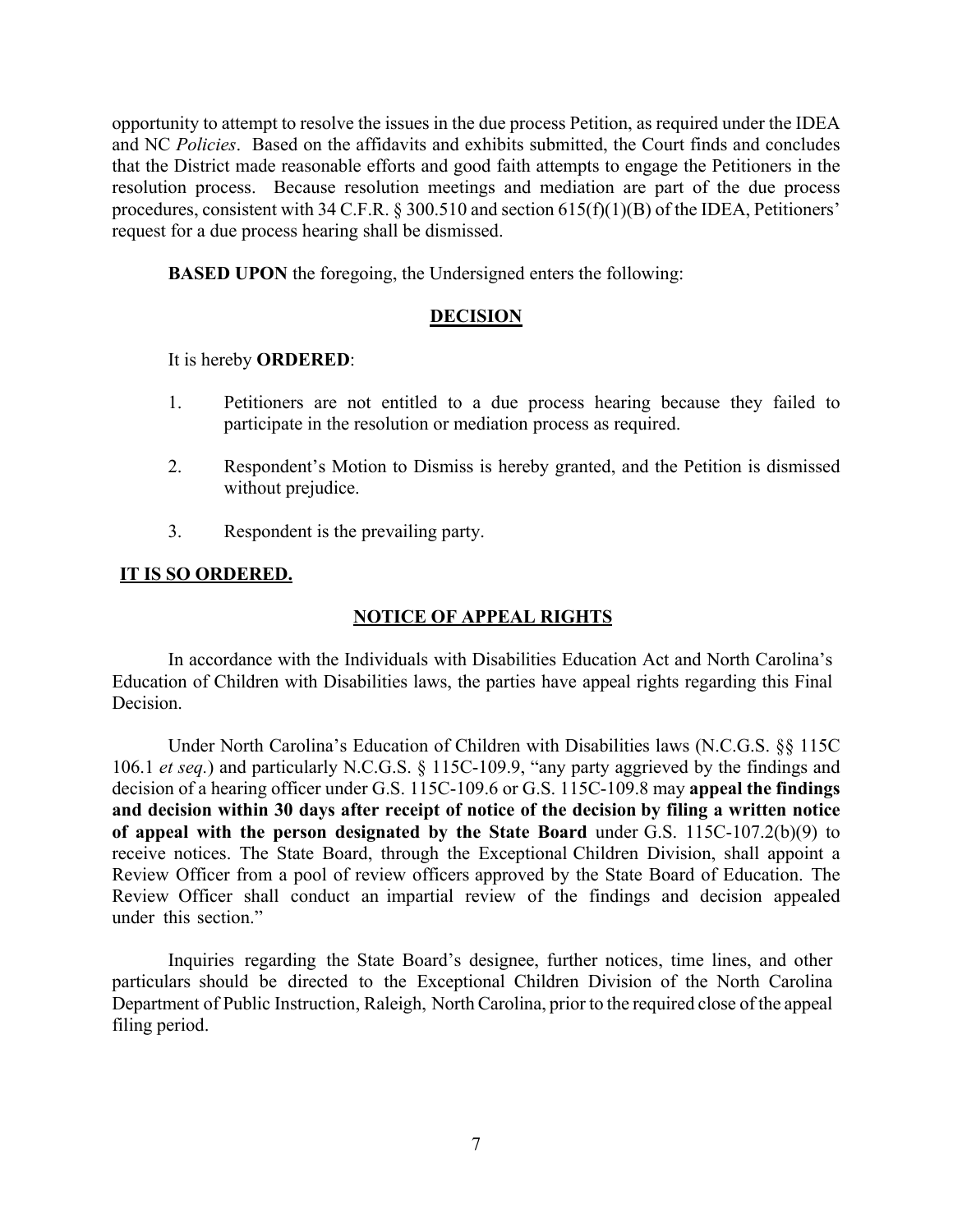This the 31st day of March, 2020.

Selvia Nathabe

Selina Malherbe Administrative Law Judge